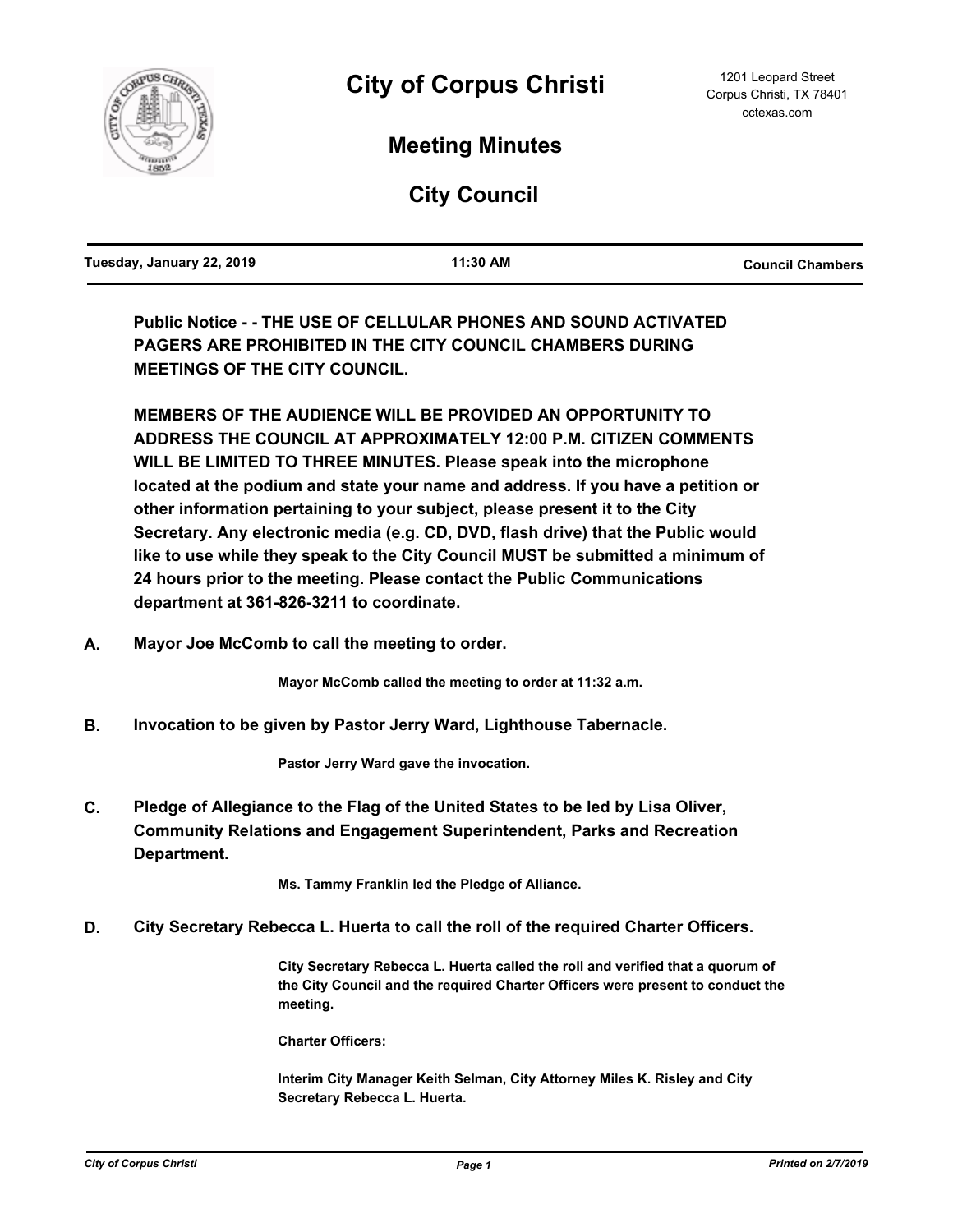Present: 9 - Mayor Joe McComb, Council Member Roland Barrera, Council Member Rudy Garza,Council Member Paulette Guajardo,Council Member Gil Hernandez,Council Member Michael Hunter,Council Member Ben Molina,Council Member Everett Roy, and Council Member Greg Smith

#### **E. Proclamations / Commendations**

**1.** Proclamation declaring February 5, 2019, "City-Wide Bluesday Tuesday".

**Mayor McComb presented the proclamation.**

#### **F. CITY MANAGER'S COMMENTS / UPDATE ON CITY OPERATIONS:**

**Mayor McComb referred to City Manager's Comments. Interim City Manager Keith Selman reported on the following topics:**

#### **b. OTHER**

**1) The Utilities Department is hosting the Xeriscape Symposium on Saturday, January 26, 2019 from 8:00 a.m. to 12:00 p.m. at Del Mar College, Center for Economic Development, located at 3209 Staples Street. 2) The Parks and Recreation Department recently received the Champions Award from Texas Children in Natures for equitable access to outdoor opportunities and opportunities for children to learn about wildlife and ecosystems at Oso Bay Wetlands Preserve Learning Center, Hans and Pat Suter Wildlife Refuge and Blucher Park. 3) Staff at the Owen R. Hopkins Public Library is recognizing Youth Librarian Chloe Jean Meadors who has been reading storybooks to children for 30 years. Ms. Meadors will have her final storytime reading on Saturday, January 26, 2019 at 11:00 a.m. 4) Interim City Manager Selman recognized Assistant City Manager Sylvia Carrillo-Trevino for receiving the Credentialed Manager designation from the International City/County Management Association (ICMA) and Assistant Director of Water Quality and Treatment Gabriel Ramirez for earning a "AA" license for water operations in the State of Texas.**

#### **a. UTILITY BILLING UPDATE**

**Interim City Manager Selman introduced Interim IT Director Peter Collins who**  provided the following information regarding the City's utility billing system: **the Development Services portal, including streamlining the permit process, payments, and document imaging; testing related to missed utility bills; the external audit; issues related to the Infor, Hanson and Lawson software systems; and the meter transmission units (MTU).**

**Mr. Collins and a council member discussed upgrading to the lastest version of Infor.** 

**Mayor McComb provided an update regarding the City Manager search.**

#### **Q. BRIEFINGS: (ITEM 27)**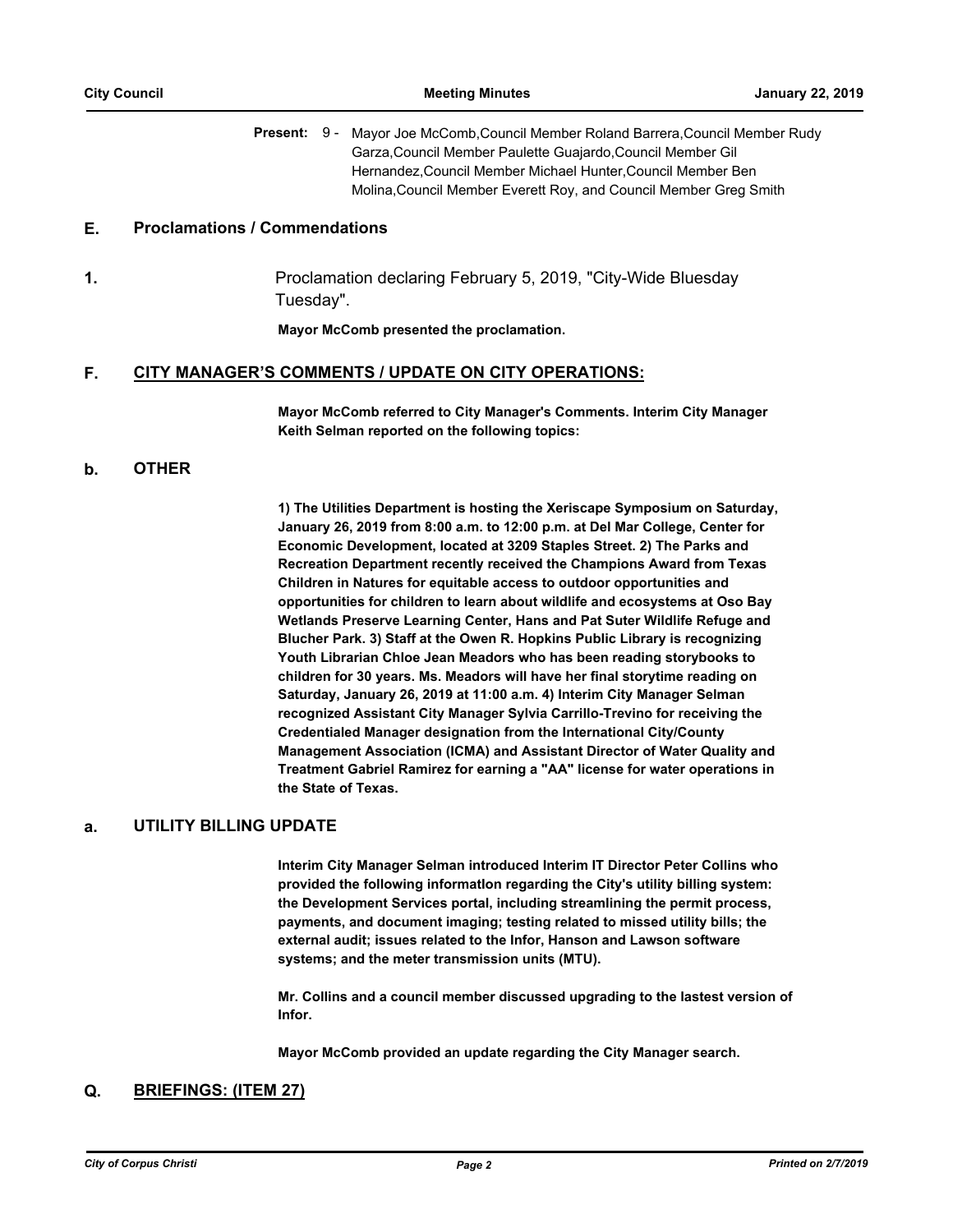#### **27. 2018 Community Survey Results**

**Mayor McComb deviated from the agenda and referred to Item 27. Assistant Director of Strategic Management Saundra Thaxton stated that the purpose of this item is to present the results of the 2018 Community Survey that was conducted in May and June 2018. The survey was conducted to determine the following objectives: the general perception and overall satisfaction with city services in all categories; overall satisfaction of city services by service area and geographically; to compare the survey results to the 2011 and 2013 community survey; and to benchmark satisfaction with other U.S. cities and Texas cities. The City engaged the services of Dr. Dan Jorgensen with Texas A&M University - Corpus Christi, Department of Social Sciences Research Center.** 

**Dr. Jorgensen provided the following information: the two reporting groups for the data, QR Code Data (Probability Sample) and Final Data Pool (Non-probability sample of convenience); that the Public Safety and Security, City Utilities Services and Parks and Libraries received the highest level of favorability with no statistically significant change in favorability scores; specific responses regarding Public Safety and Security, City Utilities, and Parks and Libraries; strides made in Community Identity and Leadership, Citizen Involvement, Customer Service and Business Practices, Neighborhood Services and Appearance, and Condition of City Streets; specific responses to Citizen Involvement, Customer Service and Business Practices, Neighborhood Services and Appearance and Condition of City Streets; data related to how respondents receive information about the City of Corpus Christi; city services ranked by favorability scoring and by zip code; and recommendations.** 

**Council members discussed the following information: areas for improvement; QR Code Data; the areas in the City where results were received; that results from out-of-town were culled out of the pool and results had to be from residents of the City; the number of Final Data Pool respondents; ways to improve survey participation; and the demographics of respondents.**

**PUBLIC COMMENT FROM THE AUDIENCE ON MATTERS NOT SCHEDULED ON THE AGENDA WILL BE HEARD AT APPROXIMATELY 12:00 P.M. A recording is made of the meeting; therefore, please speak into the microphone located at the podium and state your name and address. If you choose to speak during this public comment period regarding an item on the agenda, you may do so. You will not be allowed to speak again, however, when the Council is considering the item. Citizen comments are limited to three minutes. If you have a petition or other information pertaining to your subject, please present it to the City Secretary. Any electronic media (e.g. CD, DVD, flash drive) that the Public would like to use while they speak MUST be submitted a minimum of 24 hours prior to the Meeting. Please contact the Public Communications department at 361-826-3211 to coordinate. All items on this agenda are considered public hearings. J.**

> **Mayor McComb deviated from the agenda and referred to comments from the public. City Attorney Miles K. Risley read the Rules of Decorum for the Council Chambers. City Secretary Rebecca L. Huerta conducted the public comment period. Raymond Ames, 7 Virginia Hills, spoke regarding his meeting with**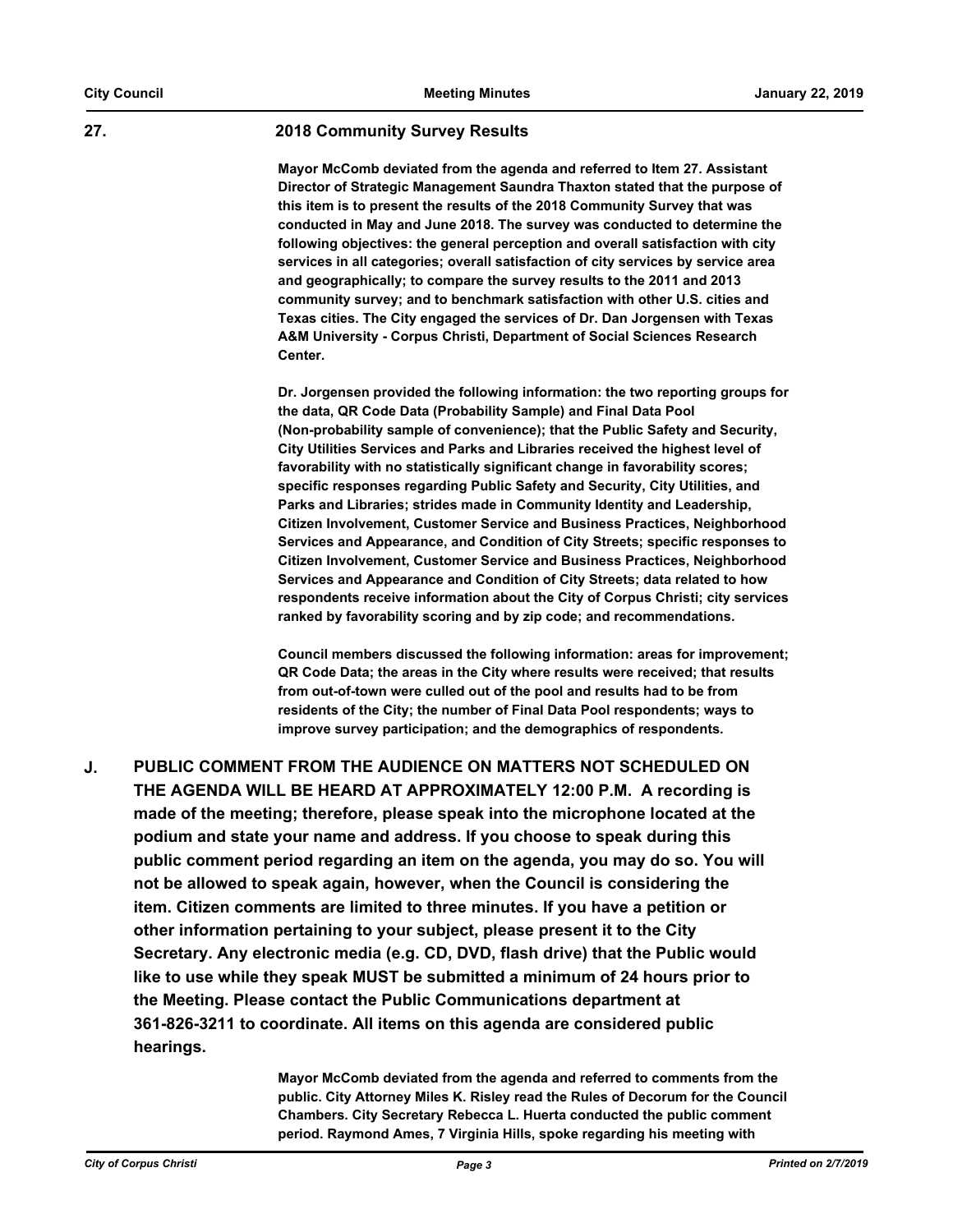**Interim City Manager Selman regarding wastewater rates. Bill Sisson, Red Roof Inn Hotel, 3030 Buffalo, spoke regarding how the closure of Nueces Bay Boulevard, as part of the new Harbor Bridge Project, has impacted business at the Red Roof Inn Hotel. Lori Jackson, Red Roof Inn Hotel, 3030 Buffalo, spoke regarding vagrants and guest and staff safety at the Red Roof Inn Hotel. Brian Watson, 5813 Hugo, spoke in opposition to renaming Naval Air Station - Corpus Christi after late U.S. President George Herbert Walker Bush. Errol Summerlin, member of the Coastal Alliance to Protect Our Environment (CAPE), spoke regarding industrial build-out at the Port of Corpus Christi and the Port of Corpus Christi board appointment. Jack Gordy, 4118 Bray, spoke regarding illegal signs. Susie Luna Saldana, 4710 Hakel, spoke regarding the status of the regional sports complex.**

### **G. MINUTES:**

**2.** Regular Meeting of January 15, 2019.

**Mayor McComb referred to approval of the minutes. Council Member Garza made a motion to approve the minutes, seconded by Council Member Barrera and passed unanimously.**

### **H. BOARD & COMMITTEE APPOINTMENTS:**

**3.** Corpus Christi Regional Economic Development Corporation Crime Control & Prevention District Marina Advisory Committee Port of Corpus Christi Authority of Nueces County, Texas Watershore and Beach Advisory Committee

> **Mayor McComb referred to board and committee appointments. The following appointments were made:**

**Corpus Christi Regional Economic Development Corporation**

**Council Member Barrera made a motion to reappoint Toby Hammett Futrell and William Goldston, seconded by Council Member Hunter and passed unanimously.** 

**Crime Control and Prevention District**

**City Secretary Rebecca L. Huerta announced that Council Member Hunter was abstaining on the appointment of Donald Clark. Council Member Smith made a motion to confirm the appointment/reappointment of the following members: Bill Bonilla (Council Member Ben Molina's Rep.); Donald Clark (Council Member Everett Roy's Rep.); Fred E. Edler (Council Member Greg Smith's Rep.); Lori Garcia (Council Member Rudy Garza's Rep.); Jim Kaelin (Council Member Gil Hernandez's Rep.); R. Scott Leeton (Council Member Paulette M. Guajardo's Rep.); Rene Saenz (Council Member Roland Barrera's Rep.); Susie Saldana (Mayor Joe McComb's Rep.); and Joan Veith (Council Member Michael T. Hunter's Rep.), seconded by Council Member Molina and passed unanimously (Council Member Hunter abstained on the appointment of Donald Clark).**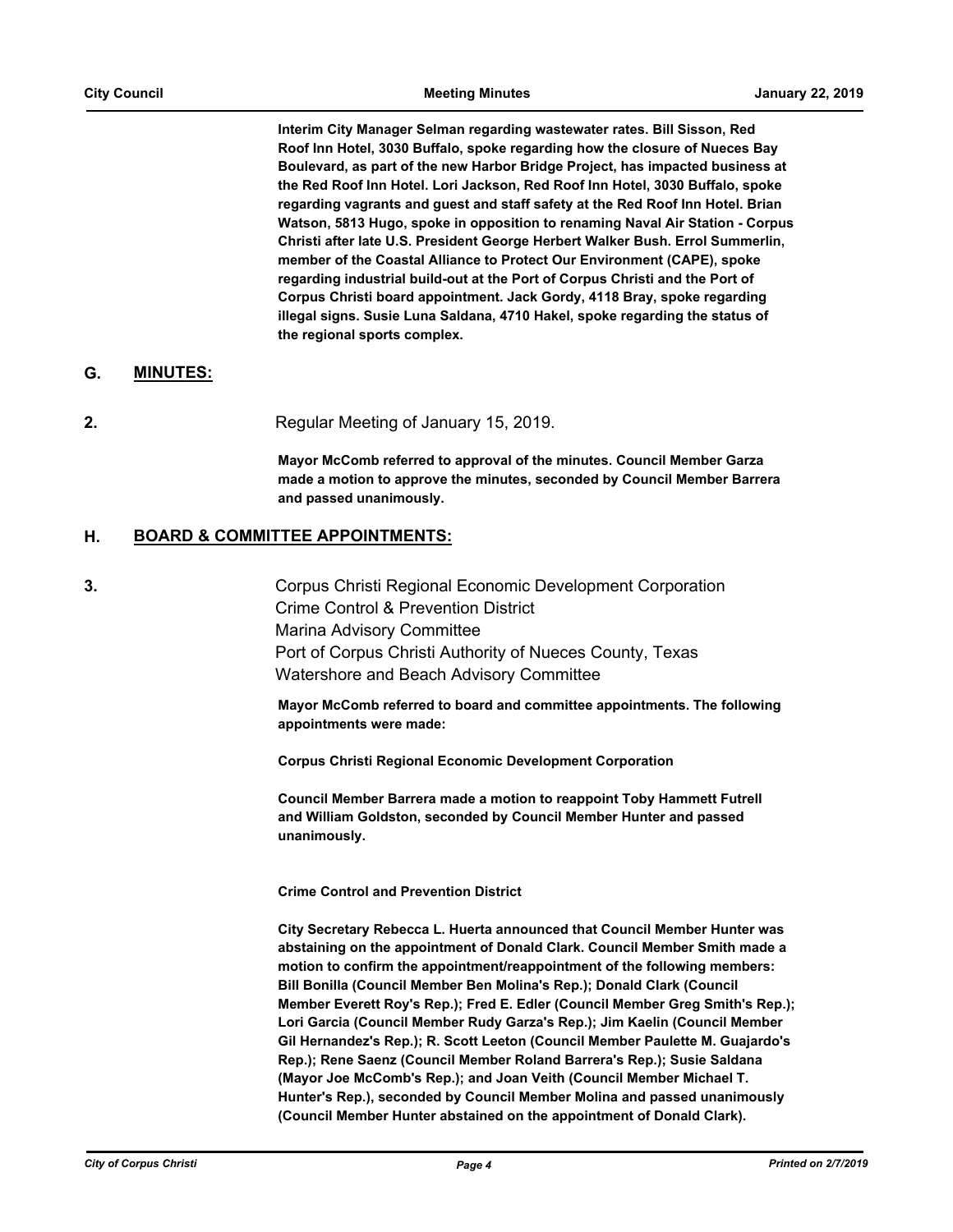**Marina Advisory Committee**

**Council Member Garza made a motion to reappoint Martha A. Avery (Restaurant), seconded by Council Member Molina and passed unanimously.** 

**Council Member Smith nominated Richard E. Bell (Community At-Large). Council Member Hernandez nominated Charles G. Giffin, Jr. (Community At-Large). Council Member Roy nominated Donnell (Don) H. Laux (Community At-Large). Richard E. Bell (Community At-Large) and Donnell (Don) H. Laux (Community At-Large) were appointed with Mayor McComb and Council Members Hunter, Barrera, Garza, Guajardo, Smith, Molina, Roy and Hernandez voting for Richard E. Bell; Mayor McComb and Council Members Barrera, Garza, Guajardo, Smith, Molina, and Roy voting for Donnell (Don) H. Laux; and Council Members Hunter and Hernandez voting for Charles G. Giffin, Jr.**

**Council Member Hernandez made a motion to appoint Robyn A. Cobb (Scientist), seconded by Council Member Garza and passed unanimously.** 

**Port of Corpus Christi Authority of Nueces County, Texas**

**Council Member Guajardo made a motion to reappoint Richard R. Valls, Jr., seconded by Council Member Barrera and passed unanimously.**

**Watershore and Beach Advisory Committee**

**Council Member Guajardo made a motion to reappoint Terry A. Palmer (Regular Member), Jyoti Patel (Hotel/Condo Owner), and Carrie R. Meyer (Regular Member), seconded by Council Member Molina and passed unanimously.** 

**Council Member Hernandez nominated Sarah Tominack (Scientist). Council Member Smith nominated Lauren M. Hutchinson (Scientist). Lauren M. Hutchinson (Scientist) was appointed with Council Members Roy, Molina, Smith, Barrera, and Hunter voting for Lauren M. Hutchinson and Mayor McComb and Council Members Hernandez, Guajardo, and Garza voting for Sarah Tominack.**

### **Q. BRIEFINGS: (ITEM 25)**

### **25. Seawater Desalination Siting and Permitting Project - Update**

**Mayor McComb deviated from the agenda and referred to Item 25. John Wolfhope, Vice President and Principal of Freese and Nichols, stated that the purpose of this item is to provide an update on the progress of the Seawater Desalination Siting and Permitting project. Mr. Wolfhope presented the following information: a diagram of the basic components of desalination; photographs of example projects; the objectives of the update; overall goals and major tasks; a history of the project; schedule of current phase; project definitions; the process followed for site selection; critical factors for screening sites; data collection; map of the Inner Harbor including power grids, existing city water grids, and existing discharge; outreach to stakeholders and interest**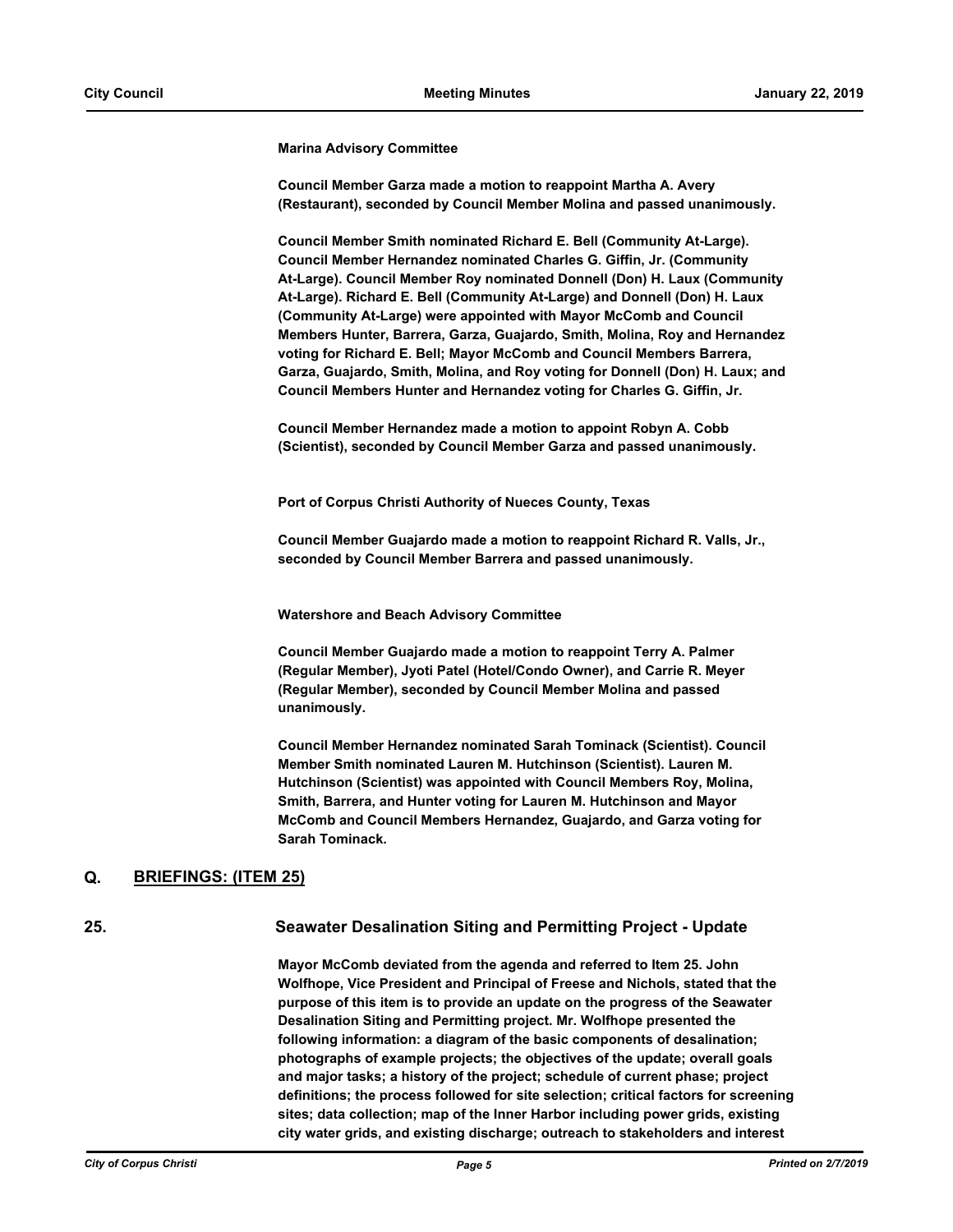#### **groups; and next steps.**

**Council members discussed the following information: communication to stakeholders and interest groups; that Harbor Island is not a site; consideration for sites at North Bay Plant and Inner Harbor; wastewater reuse and ground water; costs associated with securing additional water; and if plants can be used to reclaim effluent water.**

### **I. EXPLANATION OF COUNCIL ACTION:**

### **K. CONSENT AGENDA: (ITEMS 4 - 17)**

#### **Approval of the Consent Agenda**

**Mayor McComb referred to the Consent Agenda. City Secretary Rebecca L. Huerta announced that Council Member Molina was abstaining on Item 8 and Council Member Guajardo was abstaining on Item 17. There were no comments from the public.**

**Council Member Garza made a motion to approve the Consent Agenda, seconded by Council Member Hernandez. The consent agenda items were passed and approved by one vote as follows:**

**Aye:** Mayor McComb, Council Member Barrera, Council Member Garza, Council Member Guajardo, Council Member Hernandez, Council Member Hunter, Council Member Molina, Council Member Roy and Council Member Smith Ave: 9 -

**Abstained:** 0

# **4. Reimbursement Resolution for Bond 2018 General Obligation Bonds**

Resolution relating to establishing the City's intention to reimburse itself for the prior lawful expenditure of funds from the proceeds of one or more series of tax-exempt obligations to be issued by the City in an aggregate amount not to exceed \$96,000,000 for authorized purposes relating to constructing various City improvements; authorizing matters incident and related thereto; and providing an effective date.

**This Resolution was passed on the consent agenda.**

Enactment No: 031653

# **5. Supply Agreement for the purchase of Automotive Maintenance Parts**

Motion authorizing a one-year supply agreement for the purchase of automotive maintenance parts with Advance Auto Parts of Corpus Christi, Texas via U.S. Communities cooperative for \$240,000, with a one-year option for a total potential multi-year amount not to exceed \$480,000.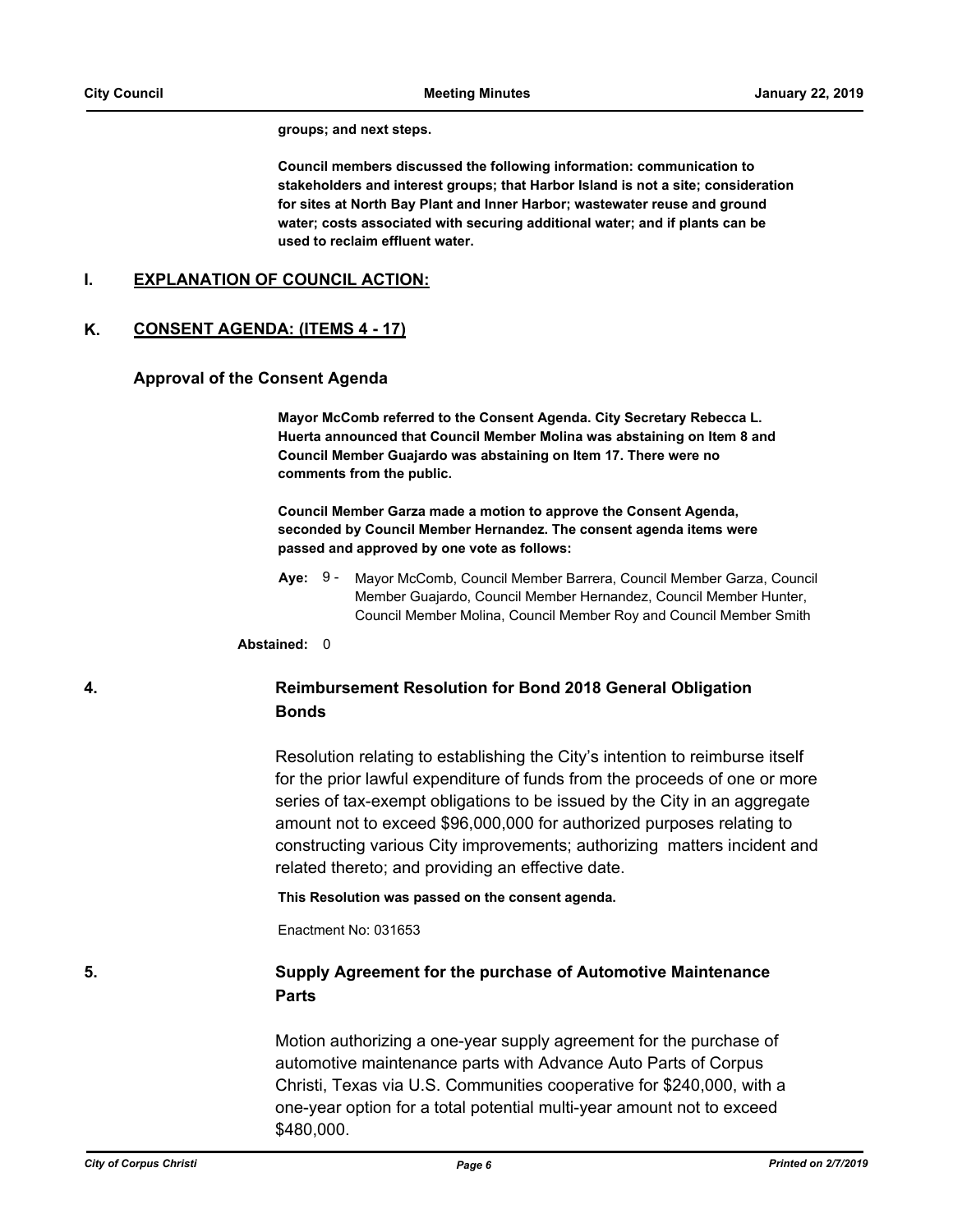**This Motion was passed on the consent agenda.**

Enactment No: M2019-015

### **6. Purchase of Nine Ford Trucks for Parks and Recreation Department**

Motion authorizing the purchase of one Ford F-150 extended cab truck, one Ford F-150 crew cab truck and seven Ford F-250 crew cab trucks for Parks and Recreation from Silsbee Ford, Inc. of Silsbee, Texas for a total amount not to exceed \$263,588.88.

**This Motion was passed on the consent agenda.**

Enactment No: M2019-016

# **7. Purchase of four John Deere mowers for Parks and Recreation Department**

Motion authorizing the purchase of four John Deere mowers for Parks and Recreation from Deere & Company, of Cary, North Carolina, via BuyBoard cooperative for a total amount not to exceed \$80,229.24.

**This Motion was passed on the consent agenda.**

Enactment No: M2019-017

# **9. Second Reading Ordinance - Rezoning for a Property located at or near 6402 Holly Road (1st Reading 1/15/19)**

Case No. 1118-01 Kyle McGee: Request for rezoning a property at or near 6402 Holly Road from the "CG-2" General Commercial District to the "CG-2/SP" General Commercial District with a Special Permit.

Planning Commission and Staff Recommendation (November 14, 2018): Approval of the change of zoning from the "CG-2" General Commercial District to the "CG-2/SP" General Commercial District with a Special Permit with conditions.

Ordinance rezoning property at or near 6402 Holly Road from the "CG-2" General Commercial District to the "CG-2/SP" General Commercial District with a Special Permit.

**This Ordinance was passed on second reading on the consent agenda.**

Enactment No: 031655

**10. Second Reading Ordinance - Interlocal Agreement for reimbursement for MetroCom Dispatch Center Enhancements (1st Reading 1/15/19)**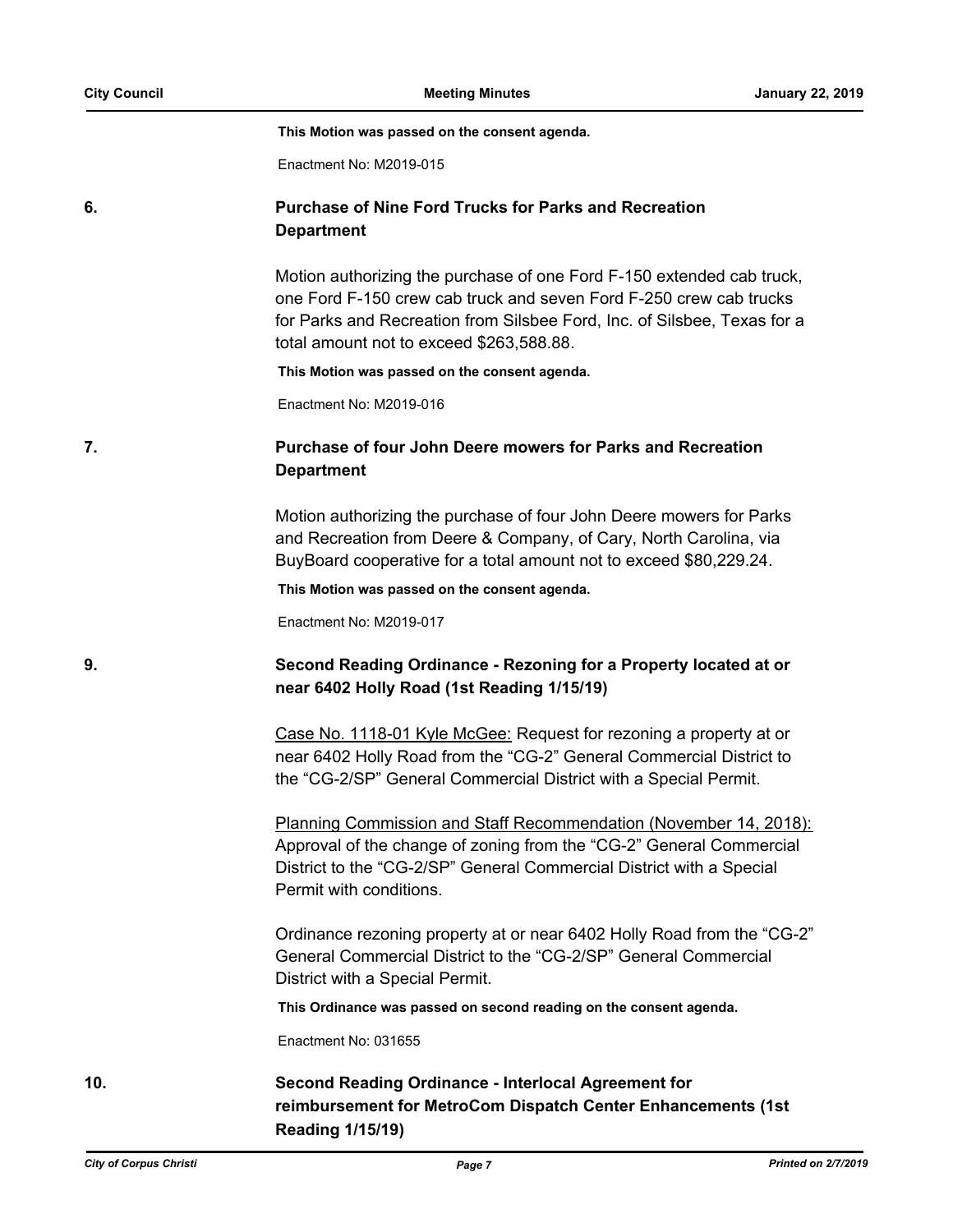|     | Ordinance authorizing Interlocal Agreement with Nueces County for<br>\$146,671.59 reimbursement for MetroCom Dispatch Center<br>Enhancements; appropriating \$146,671.59 from General Fund<br>unreserved fund balance.                                                                                |
|-----|-------------------------------------------------------------------------------------------------------------------------------------------------------------------------------------------------------------------------------------------------------------------------------------------------------|
|     | This Ordinance was passed on second reading on the consent agenda.                                                                                                                                                                                                                                    |
|     | Enactment No: 031656                                                                                                                                                                                                                                                                                  |
| 11. | Second Reading Ordinance - Accepting and appropriating grant<br>funds for enhancing emergency response capabilities in the Fire<br>Department (1st Reading 1/15/19)                                                                                                                                   |
|     | Ordinance authorizing acceptance of \$2,000 grant from Exxon Mobil<br>Corporation for Exxon Mobil's "Good Neighbor Program"; and<br>appropriating \$2,000 into Fire Grant Fund.                                                                                                                       |
|     | This Ordinance was passed on second reading on the consent agenda.                                                                                                                                                                                                                                    |
|     | Enactment No: 031657                                                                                                                                                                                                                                                                                  |
| 12. | Second Reading Ordinance - Accepting and appropriating two<br>grants from the Homeland Security Grant Program (1st Reading<br>1/15/19                                                                                                                                                                 |
|     | Ordinance authorizing acceptance of two grants totaling \$85,124.28 from<br>Texas Office of the Governor - Homeland Security Grant Division,<br>Homeland Security Grant Program; and appropriating \$85,124.28 into<br>Fire Grants Fund.                                                              |
|     | This Ordinance was passed on second reading on the consent agenda.                                                                                                                                                                                                                                    |
|     | Enactment No: 031658                                                                                                                                                                                                                                                                                  |
| 13. | Second Reading Ordinance - Purchase of Ten Chevrolet Tahoe<br>Vehicles for the Fire Department (1st Reading 1/15/19)                                                                                                                                                                                  |
|     | Ordinance authorizing the purchase of ten Chevrolet Tahoe Vehicles from<br>Caldwell Country Chevrolet, LLC, of Caldwell, Texas, via Buyboard for a<br>total amount not to exceed \$440,356; appropriating \$440,356 from the<br>unreserved fund balance of the General Fund; and amending the budget. |
|     | This Ordinance was passed on second reading on the consent agenda.                                                                                                                                                                                                                                    |
|     | Enactment No: 031659                                                                                                                                                                                                                                                                                  |
| 14. | Second Reading Ordinance - Amending membership and<br>expanding duties of the Corpus Christi Museum of Science and<br>History Advisory Board (1st Reading 1/15/19)                                                                                                                                    |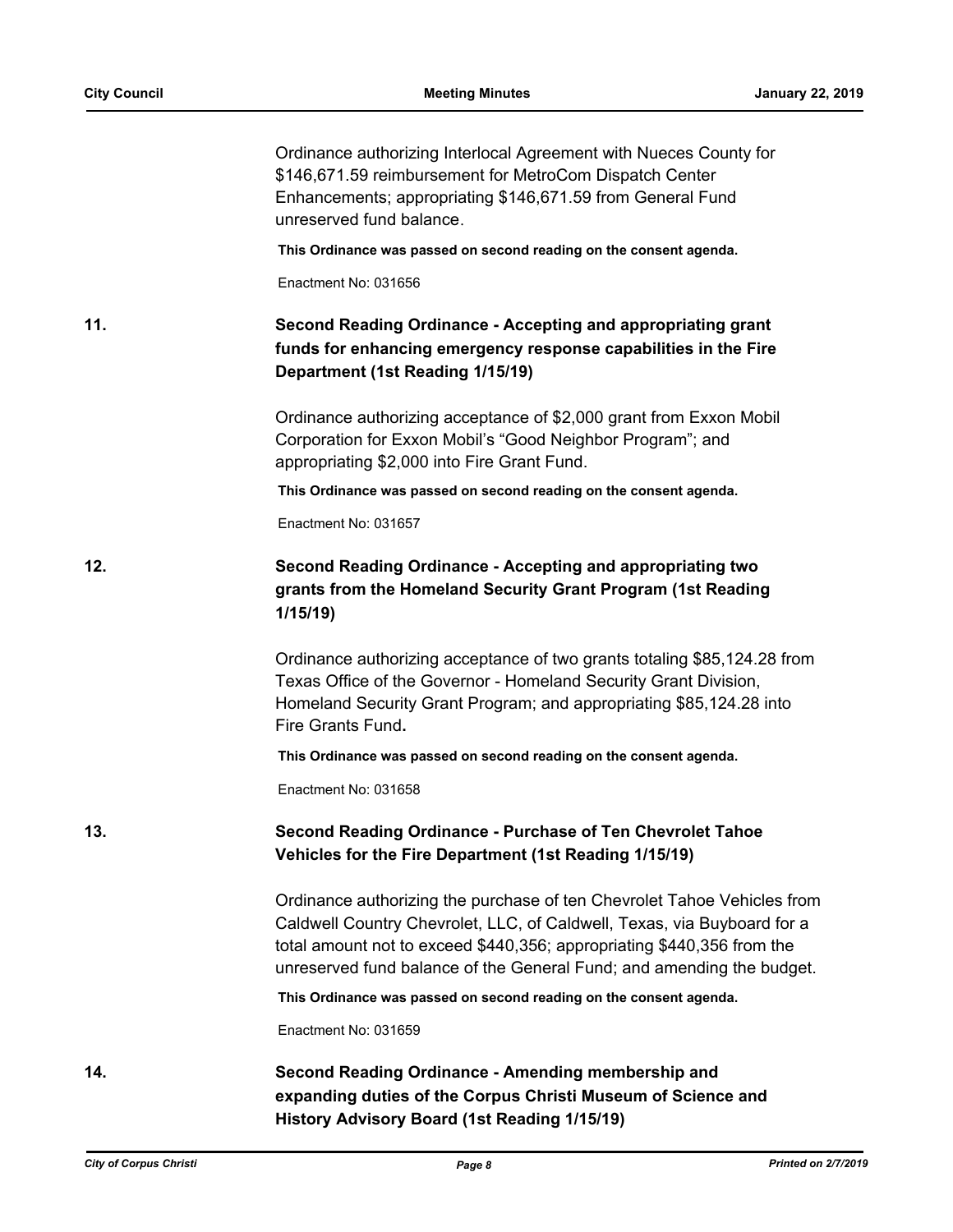Ordinance amending Chapter 2 of the Corpus Christi Code to modify Corpus Christi Museum of Science and History Advisory Board membership and expand advisory role.

**This Ordinance was passed on second reading on the consent agenda.**

Enactment No: 031660

# **15. Second Reading Ordinance - Authorizing an Airline Use and Lease Agreement with United Airlines (1st Reading 1/15/19)**

Ordinance authorizing a three-year airline use and lease agreement with United Airlines to be effective as of October 1, 2017, with one two-year option.

**This Ordinance was passed on second reading on the consent agenda.**

Enactment No: 031661

# **16. Second Reading Ordinance - Right-of-Way License Agreement for a private wastewater collection system and conveyance system force main (1st Reading 1/15/19)**

Ordinance authorizing a Right-of-Way license Agreement with BL Marina Properties, LP, ("Permittee") to install a private wastewater collection system and conveyance system force main subject to the Permittee's compliance with specified conditions.

**This Ordinance was passed on second reading on the consent agenda.**

Enactment No: 031662

### **8. Second Reading Ordinance - Rezoning for a Property located at or near 1902 Lipan Street (1st Reading 1/15/19)**

Case No. 1018-05 Habitat for Humanity of Corpus Christi, Inc.: Request for rezoning a property at or near 1902 Lipan Street from the "IH" Heavy Industrial District to the "RS-4.5" Single-Family 4.5 District.

Planning Commission and Staff Recommendation (November 14, 2018): Approval of the change of zoning from the "IH" Heavy Industrial District to the "RS-4.5" Single-Family 4.5 District.

Ordinance rezoning property at or near 1902 Lipan Street from the "IH" Heavy Industrial District to the "RS-4.5" Single-Family 4.5 District.

**Mayor McComb referred to Item 8. Council Member Molina abstained from this item. There were no comments from the Council or the public.**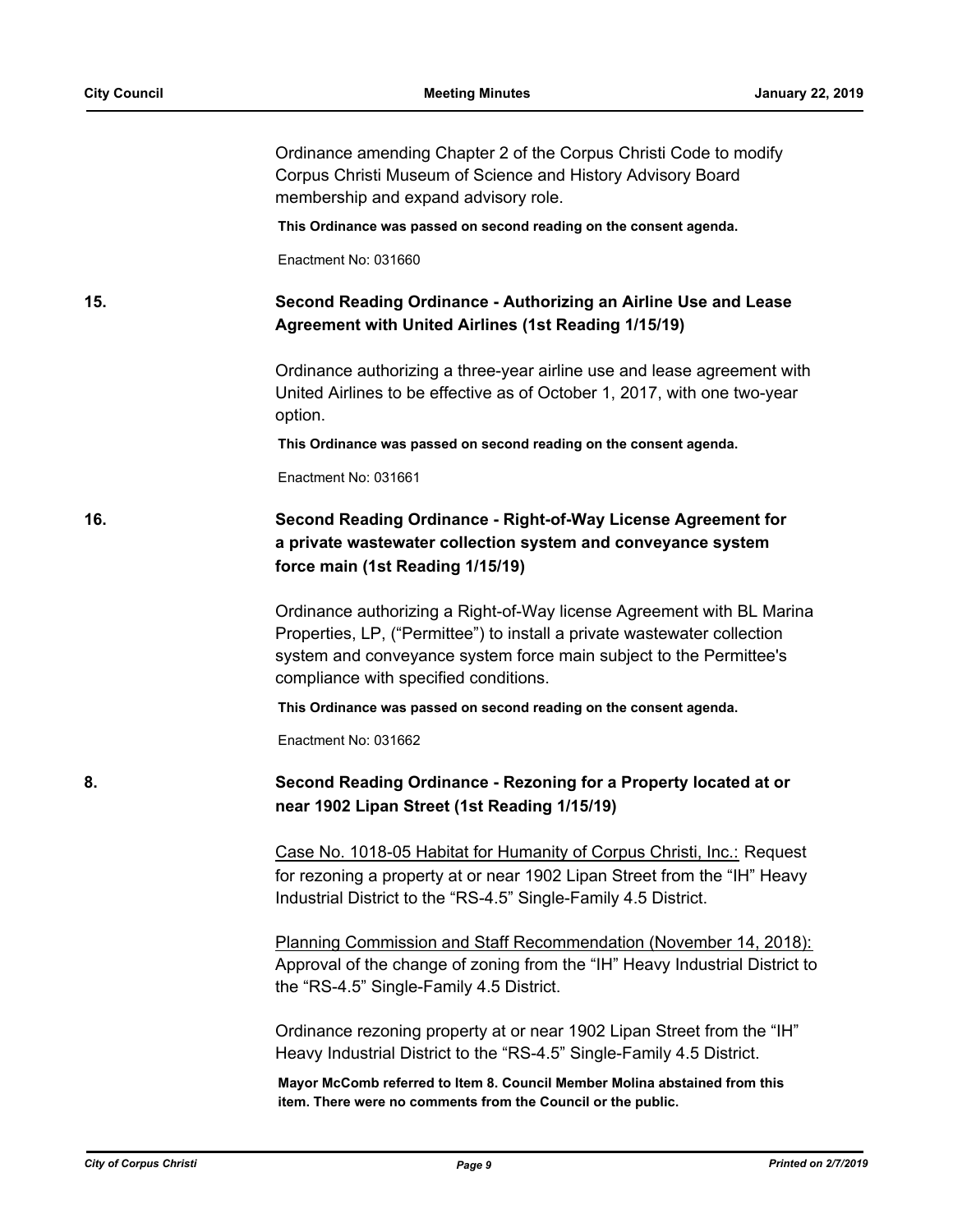**Council Member Garza made a motion to approve the ordinance, seconded by Council Member Hunter. This Ordinance was passed on second reading and approved with the following vote:**

- **Aye:** Mayor McComb, Council Member Barrera, Council Member Garza, Council Member Guajardo, Council Member Hernandez, Council Member Hunter, Council Member Roy and Council Member Smith Aye: 8 -
- **Abstained:** 1 Council Member Molina

Enactment No: 031654

# **17. Second Reading Ordinance - Lease Agreement for Dick Runyan Baseball Field at Evelyn Price Park (1st Reading 1/15/19)**

Ordinance authorizing five-year lease agreement with Incarnate Word Academy for the use of Dick Runyan Baseball Field at Evelyn Price Park near 3800 Gollihar Road in consideration of \$50 monthly fee and compliance with property maintenance standards.

**Mayor McComb referred to Item 17. Council Member Guajardo abstained from this item. There were no comments from the Council or the public.**

**Council Member Hunter made a motion to approve the ordinance, seconded by Council Member Garza. This Ordinance was passed on second reading and approved with the following vote:**

- **Aye:** Mayor McComb, Council Member Barrera, Council Member Garza, Council Member Hernandez, Council Member Hunter, Council Member Molina, Council Member Roy and Council Member Smith Aye: 8 -
- **Abstained:** 1 Council Member Guajardo

Enactment No: 031663

#### **L. FUTURE AGENDA ITEMS: (ITEMS 18 - 20)**

**Mayor McComb referred to Future Agenda Items. Interim City Manager Keith Selman discussed changes that will be made to Items 18 and 20 at the next meeting. Mayor McComb requested information on Item 20.**

# **18. Supply Agreement for Liquid Aluminum Sulfate for O.N. Stevens Water Treatment Plant**

Motion authorizing a one-year supply agreement for liquid aluminum sulfate with Chemtrade Chemicals US, LLC, of Parsippany, New Jersey for the amount of \$2,573,982, with two additional one-year renewal options for a potential total amount of \$7,721,946.

**This Motion was recommended to the consent agenda.**

# **19. Supply Agreement for Liquid Chlorine in Railcar for O.N. Stevens Water Treatment Plant**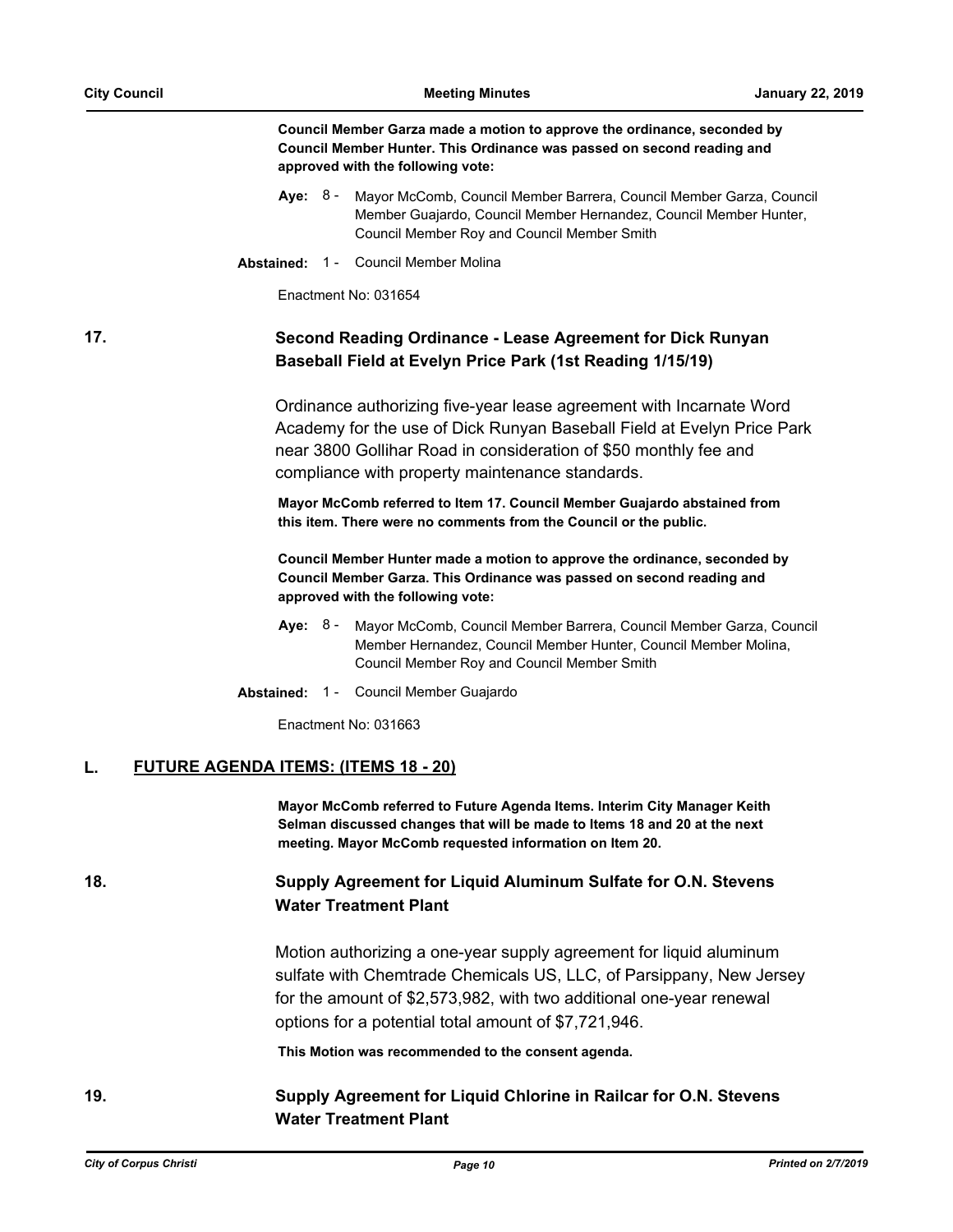Motion authorizing a one-year supply agreement for liquid chlorine in railcar with Brenntag Southwest Inc, of Lancaster, Texas for an amount not to exceed \$303,288.

**This Motion was recommended to the consent agenda.**

**20. Service Agreement for Water Garden Pump, Motor and Control Repairs**

> Motion authorizing a one-year service agreement to repair the water garden pump, motor and controls with Scott Electric Company of Corpus Christi, Texas for a total amount not to exceed \$208,008.

**This Motion was recommended to the consent agenda.**

### **R. EXECUTIVE SESSION: (ITEM 29)**

**Mayor McComb deviated from the agenda and referred to Item 29. The Council went into executive session at 1:43 p.m. The Council returned from executive session at 2:31 p.m.**

**29. Executive Session pursuant to Texas Government Code § 551.071**  and Texas Disciplinary Rules of Professional Conduct Rule 1.05 to consult with attorneys concerning legal issues related to annexation, disannexation, apportionment of extra-territorial jurisdiction between municipalities, interlocal agreements with water districts and neighboring municipalities, contracts for the potential economic development agreement(s) with entities that are considering the construction, expansion, and/or ownership of industrial facilities (including, but not limited to proposed Gulf Coast Growth Ventures' chemical manufacturing facility in San Patricio County, Texas, proposed fractionator and related facilities in Nueces County, and existing industrial facilities in San Patricio County and Nueces County) that are and/or will be consumers of water and/or wastewater services and pursuant to **Texas Government Code § 551.087** to discuss confidential commercial or financial information pertaining to the aforesaid business prospect(s) that the City seeks to have locate, stay or expand in or near the territory of the City and with which the City may conduct economic development negotiations and/or deliberate possible economic development issues concerning said business prospect(s).

**This E-Session Item was discussed in executive session.**

#### **M. RECESS FOR LUNCH:**

**The recess for lunch was held during Executive Session Item 29.**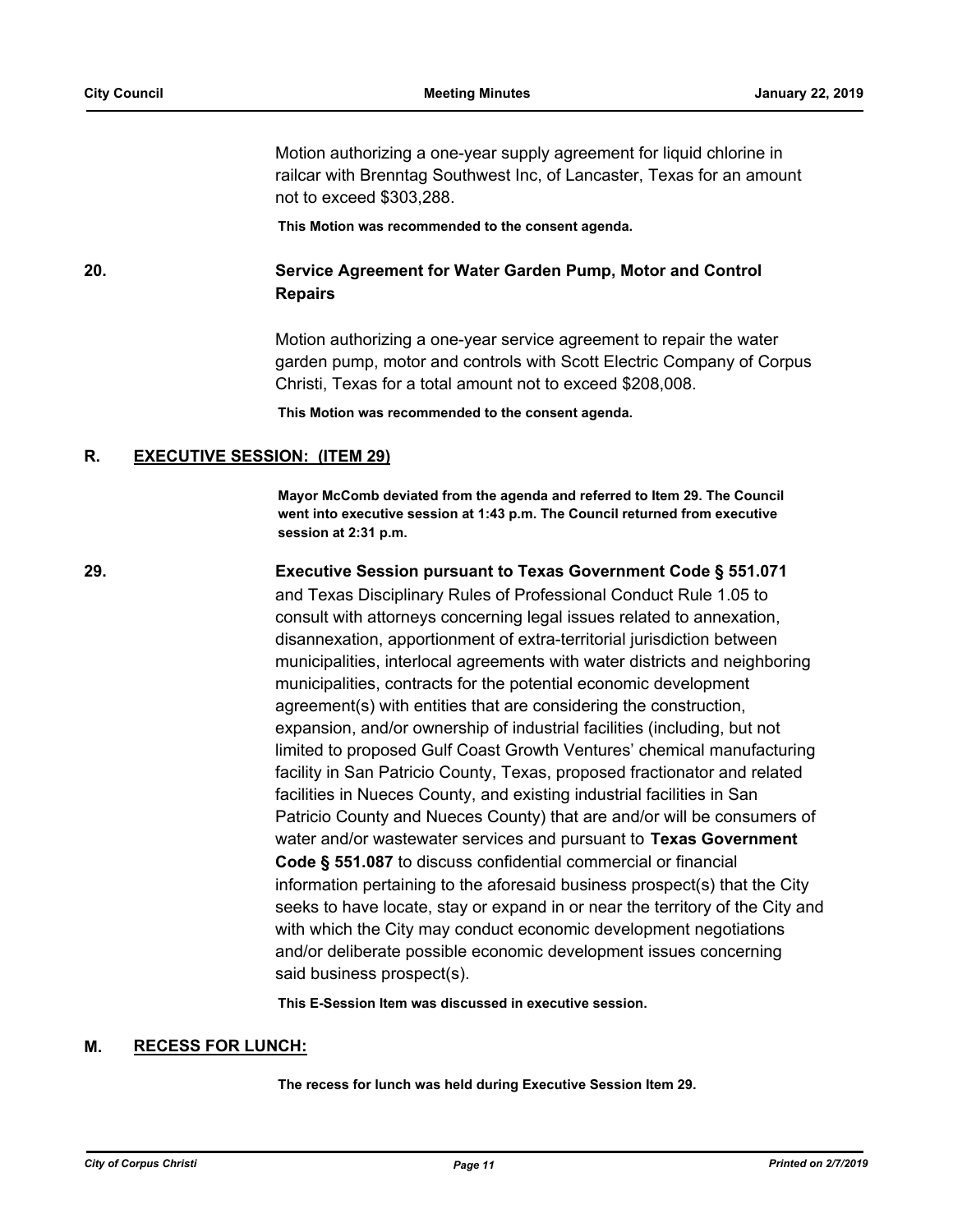### **Q. BRIEFINGS: (ITEM 26)**

# **26. Corpus Christi Regional Economic Development Corporation (CCREDC) Quarterly Update to City Council (Q4 2018)**

**Mayor McComb deviated from the agenda and referred to Item 26. Iain Vasey, Corpus Christi Regional Economic Development Corporation (EDC), stated that the purpose of this item is to provide the EDC quarterly update. Mr. Vasey presented the following information: employment by sector; key economic indicators; business development; and business retention including: visits, total company sales, community strengths, and weaknesses.**

### **N. PUBLIC HEARINGS: (ITEM 21)**

## **21. Public Hearing and First Reading Ordinance - Rezoning for a Property located at or near 4130 South Alameda Street**

Case No. 1218-01 Carmelite Sisters: Request for rezoning a property at or near 4130 South Alameda Street from the "RS-6" Single-Family 6 District to the "CN-1" Neighborhood Commercial District.

Planning Commission and Staff Recommendation (December 12, 2018): Approval of the change of zoning from the "RS-6" Single-Family 6 District to the "CN-1" Neighborhood Commercial District.

Ordinance rezoning property at or near 4130 South Alameda Street from the "RS-6" Single-Family 6 District to the "CN-1" Neighborhood Commercial District.

**Mayor McComb referred to Item 21. Director of Development Services Nina Nixon-Mendez stated that the purpose of this item is to rezone the subject property to allow for a future commercial use and reuse of the building. Ms. Nixon-Mendez presented the following information: an aerial overview of the subject property; the zoning pattern; the types of uses allowed in "CN-1: Neighborhood Commercial District; and opposition to the zoning change. Ms. Nixon-Mendez stated that the Planning Commission and staff are in favor of the zoning change.** 

**Mayor McComb opened the public hearing. Rebecca Lawhon, 420 Carmel; Mary Margaret Hebert, 613 Miramar; Darrin Aldrich, 426 Carmel; and Jackie Hannebaum, 482 Carmel, spoke in opposition to the zoning change. Mark Adame, 1819 W. Upper Broadway, representative for the applicant, spoke regarding the following information: a history of the subject property; the current allowable uses for the property; the zoning pattern; the "CN-1" zoning; interested groups considering the purchase of the property; and in support of the zoning change. Nancy Grace, 314 Catalina, asked Mr. Adame questions regarding the price of homes per acre. Alfred Hook, 466 Carmel, stated that he was not opposed to rezoning the subject property to commercial and requested that he be kept aware of what happens with the property. Mayor McComb closed the public hearing.**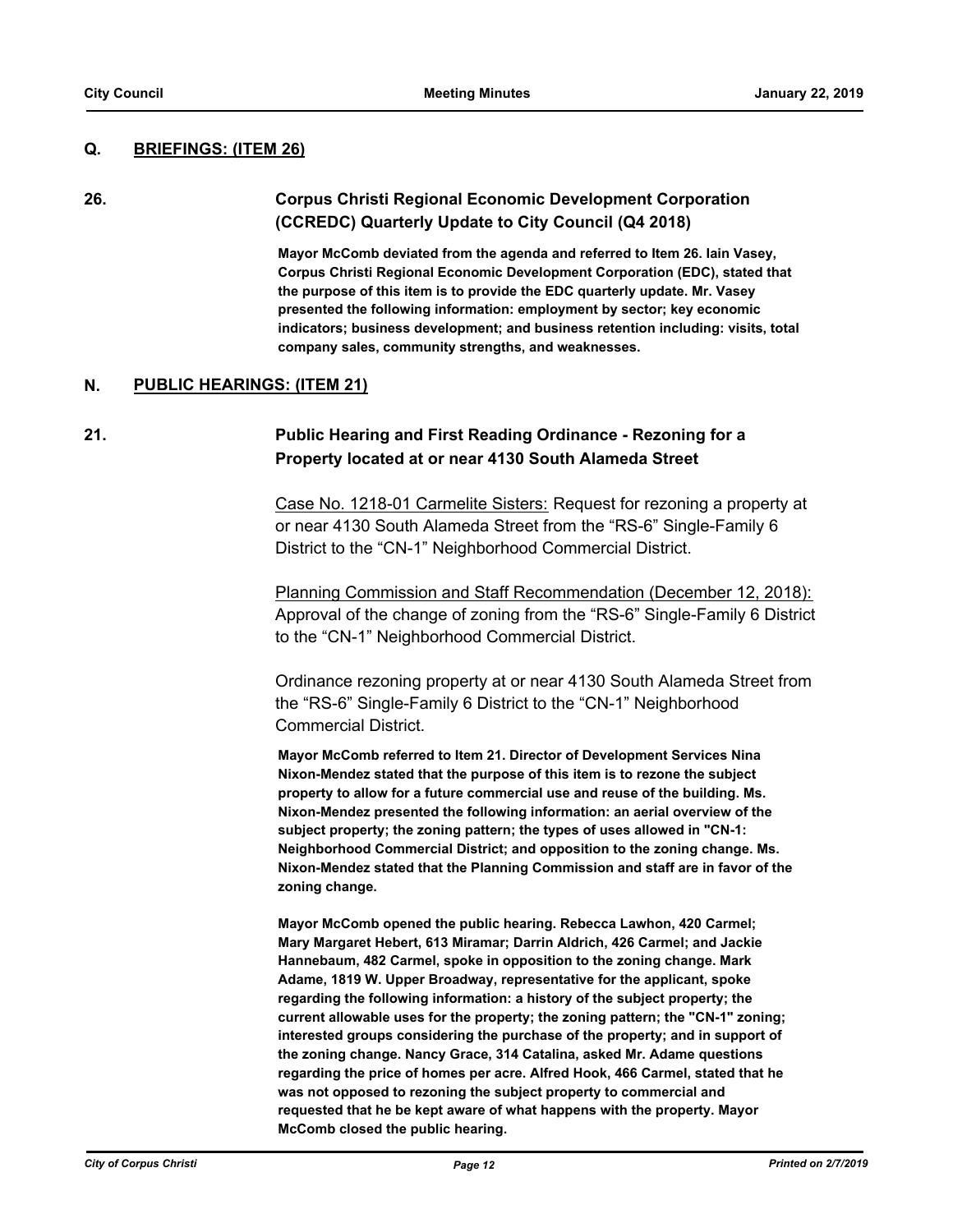**Council members, staff and Mr. Adame discussed the following topics: that the Carmelite Sisters still own the property; that there is no contract currently on the property; that the property has lost its non-conforming status; communication with the community regarding the use of the property; allowable uses in "CN-1" District; a traffic impact analysis; ingress and egress from the subject property; consideration of a Special Permit once a use for the property is determined; best use of the property; concern by council members regarding rezoning to "CN-1"; Planned Unit Development (PUD) zoning; what the impact would be should the City Council consider denial of the requested zoning; the estimated costs to make the building compliant with building codes; and tabling the zoning case to allow the applicant to meet with neighbors.** 

**Council Member Smith made a motion to table the ordinance to the meeting of February 12, 2019, seconded by Council Member Hernandez. This Ordinance was tabled to the meeting of February 12, 2019 by the following vote:**

**Aye:** Mayor McComb, Council Member Barrera, Council Member Garza, Council Member Guajardo, Council Member Hernandez, Council Member Hunter, Council Member Molina, Council Member Roy and Council Member Smith Aye: 9 -

**Abstained:** 0

### **O. REGULAR AGENDA: (ITEM 22)**

# **22. Professional Services Contract for Alternative Water Supplies Technical Support**

Motion to authorize execution of a professional services contract with Frank Brogan Consulting of San Antonio, Texas in the amount not to exceed \$100,000.00 for the Alternative Water Supplies Technical Support project.

**Mayor McComb referred to Item 22. Director of Water Utilities Kevin Norton stated that the purpose of this item is to execute a professional services contract with Frank Brogan Consulting for the Alternative Water Supplies Technical Support project. A council member requested a financial analysis of all alterative water supplies. There were no comments from the public.**

**Council Member Smith made a motion to approve the motion, seconded by Council Member Guajardo. This Motion was passed and approved with the following vote:**

- **Aye:** Mayor McComb, Council Member Barrera, Council Member Garza, Council Member Guajardo, Council Member Hernandez, Council Member Molina, Council Member Roy and Council Member Smith Ave: 8 -
- **Absent:** 1 Council Member Hunter

#### **Abstained:** 0

Enactment No: M2019-018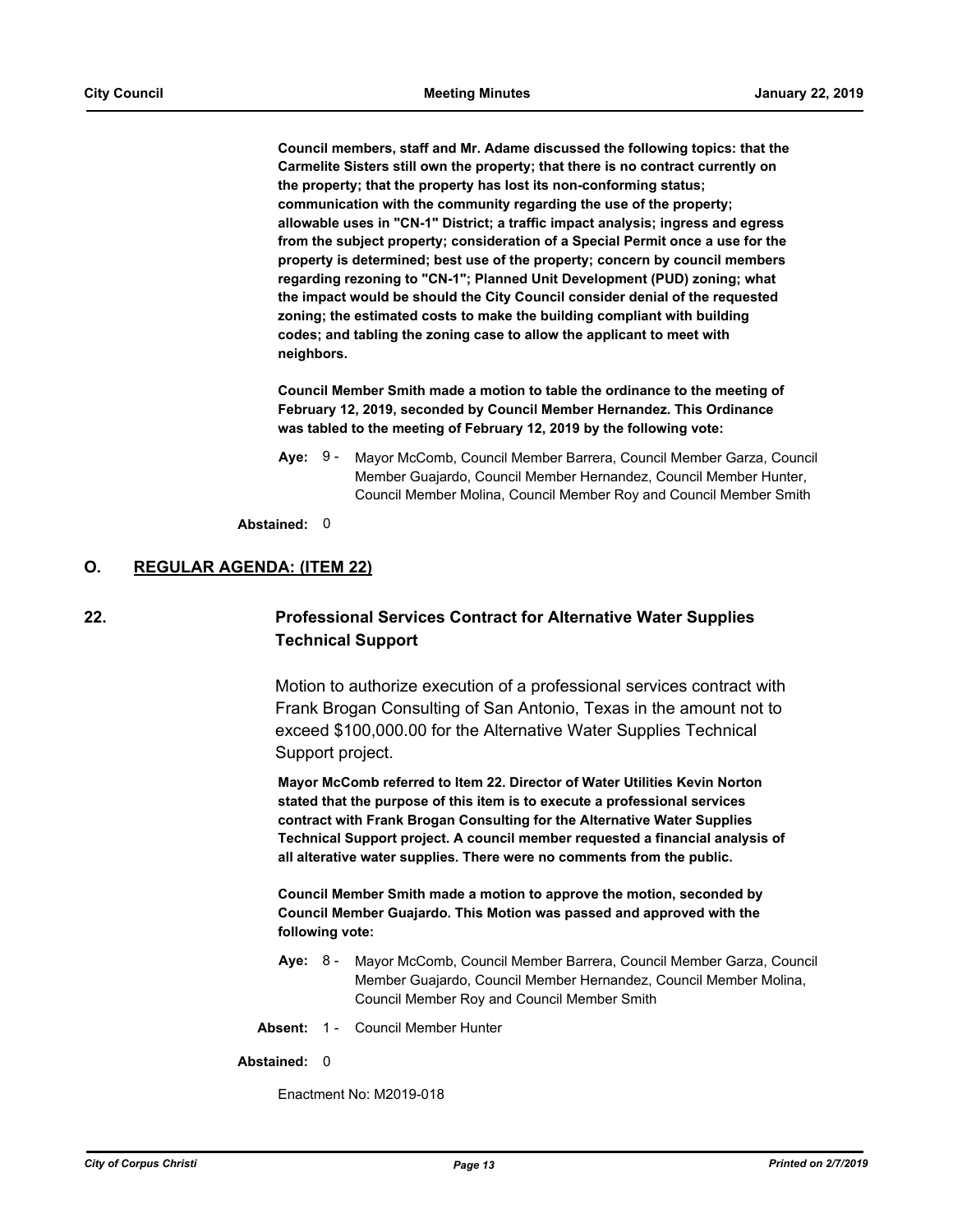#### **P. FIRST READING ORDINANCES: (ITEMS 23 - 24)**

# **23. First Reading Ordinance - Purchase of Impel Pumper and Impel Rescue Truck for Fire Department**

Ordinance authorizing the purchase of an impel pumper and impel rescue truck from Siddons-Martin Emergency Group from Denton, Texas, via Buyboard for a total amount not to exceed \$1,580,000; appropriating \$1,580,000 from the unreserved fund balance of the General Fund; and amending the budget.

**Mayor McComb referred to Item 23. Fire Chief Robert Rocha stated that the purpose of this item is to purchase an impel pumper and impel rescue truck in the amount of \$1,580,000. There were no comments from the public.** 

**A council member asked questions regarding the funding for the purchase and the procurement process.** 

**Council Member Barrera made a motion to approve the ordinance, seconded by Council Member Guajardo. This Ordinance was passed on first reading and approved with the following vote:**

- **Aye:** Mayor McComb, Council Member Barrera, Council Member Garza, Council Member Guajardo, Council Member Hernandez, Council Member Molina, Council Member Roy and Council Member Smith Aye: 8 -
- **Absent:** 1 Council Member Hunter

#### **Abstained:** 0

# **24. First Reading Ordinance - Professional Services Contract for Restoration of SEA District Water Features (Capital Improvement Project - Type A)**

Ordinance amending the FY 2019 Capital Improvement Program budget to increase the year one budget for project #E16458 Restoration of SEA District Water Features in the amount of \$300,000; and authorizing execution of professional services contract with LNV, Inc., in the amount of \$364,100 for the Restoration of SEA District Water Features project.

**Mayor McComb referred to Item 24. Director of Engineering Services Jeff Edmonds stated that the purpose of this item is to execute a contract with LNV Inc. for the restoration of SEA District water features project. The presentation team included: Interim Director of Parks and Recreation Becky Perrin and Dan Leyendecker, LNV Inc. Mr. Edmonds presented the following information: problems associated with The Water Garden equipment and underground vault; the legal opinion that the Water Garden and Bayfront Park Fountain projects could be funded by Type A Seawall funds; the project location; the project scope for The Water Garden and Bayfront Park Fountain; and project schedule. There were no comments from the public.**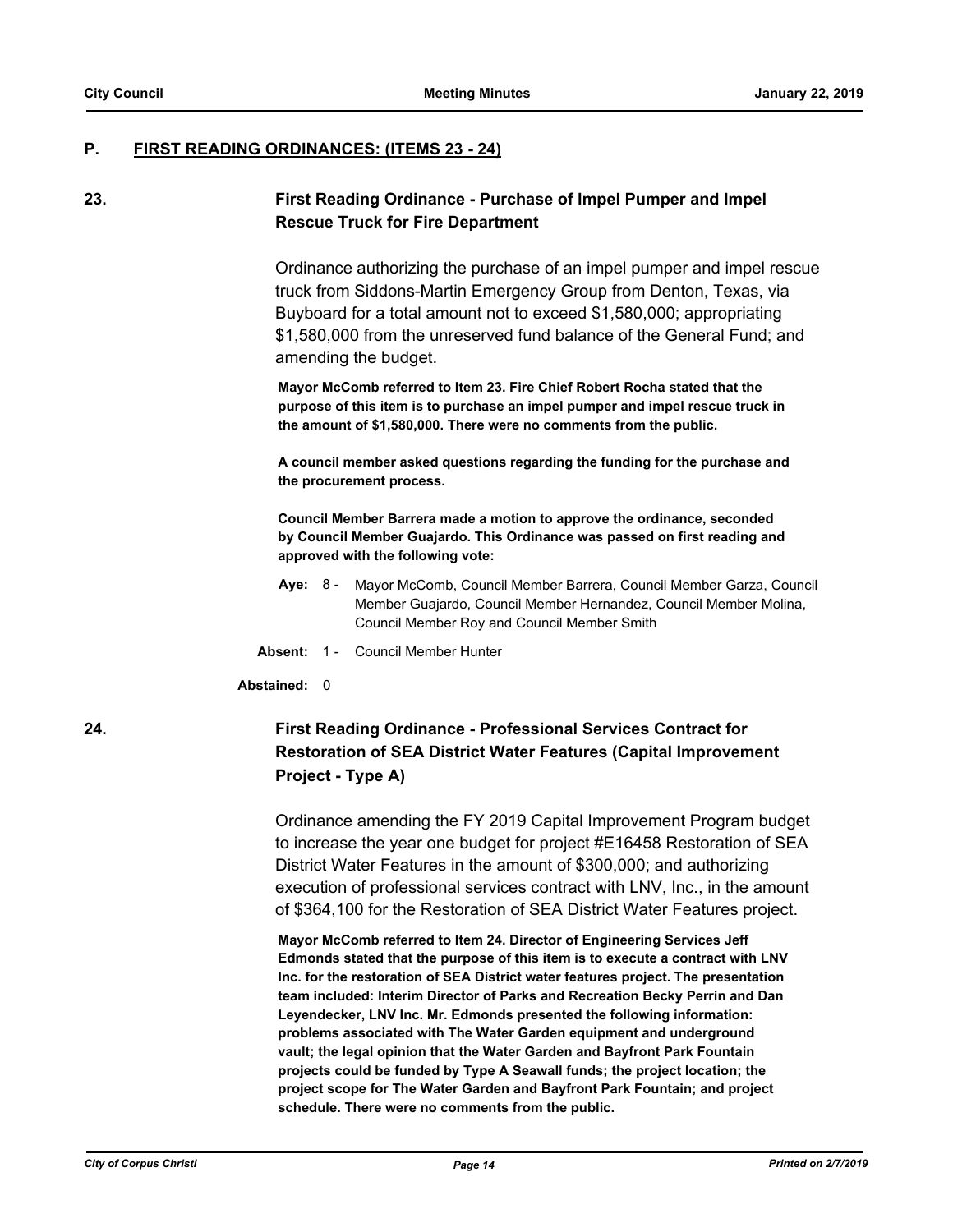**Council members and the presentation team discussed the following topics: that the projects should be on a recurring maintenance schedule prior to investing funds on the project; the number of days the Water Garden and Bayfront Park Fountain have worked; a maintenance program for all City assets; damage to the Water Garden due to flooding events; issues regarding the Water Garden equipment and underground vault; that the underground vault requires a confined space permit to enter; that LNV Inc. will provide an operation and maintenance schedule; the department that will be responsible for the Water Garden and Bayfront Park Fountain; if Parks and Recreation currently uses the Maximo system; using Maximo to schedule preventive maintenance; including the Maximo system in the project scope; Agenda Item 20, a service agreement for the Water Garden pump; a council member questioned the reasons for approving both repairs to the Water Garden and restoration of water features; that Agenda Item 20 is being funded by the Federal Emergency Management Agency (FEMA) as a result of Hurricane Harvey; the company that designed the Bayfront Park Fountain; the project schedule; the legal opinion that the project can be funded by Type A seawall funds; that the seawall fund expires in 2026; the balance of the seawall fund; and if the maintenance pumps approved in Agenda Item 20 could be relocated later to the new above-ground building.** 

**Council Member Hernandez made a motion to amend the ordinance by including a maintenance schedule, to be entered into Maximo, as part of the project's scope, seconded by Council Member Barrera and passed unanimously.** 

**Council Member Barrera made a motion to approve the ordinance as amended, seconded by Council Member Hernandez. This Ordinance was passed on first reading as amended and approved with the following vote:**

- **Aye:** Mayor McComb, Council Member Barrera, Council Member Hernandez, Council Member Hunter, Council Member Molina and Council Member Roy Ave: 6 -
- Nay: 3 Council Member Garza, Council Member Guajardo and Council Member Smith

**Abstained:** 0

### **R. EXECUTIVE SESSION: (ITEMS 28 AND 30)**

**Mayor McComb referred to Executive Session Items 28 and 30. City Attorney Miles K. Risley stated that Item 28 was withdrawn. The Council went into executive session at 4:39 p.m. The Council returned from executive session at 5:33 p.m.**

**28. Executive Session pursuant to Texas Government Code § 551.071** and Texas Disciplinary Rules of Professional Conduct Rule 1.05 to consult with attorneys concerning legal issues related to water supplies for industrial and other development, desalination, potential interlocal agreements with water districts and other governmental entities involving water or other utility services, utility rate regulation, reuse, provisions of the Texas Utility Code, TCEQ Regulations, EPA regulations, and other laws and regulations, potential economic development and water-related agreement(s) with business prospects that are considering the